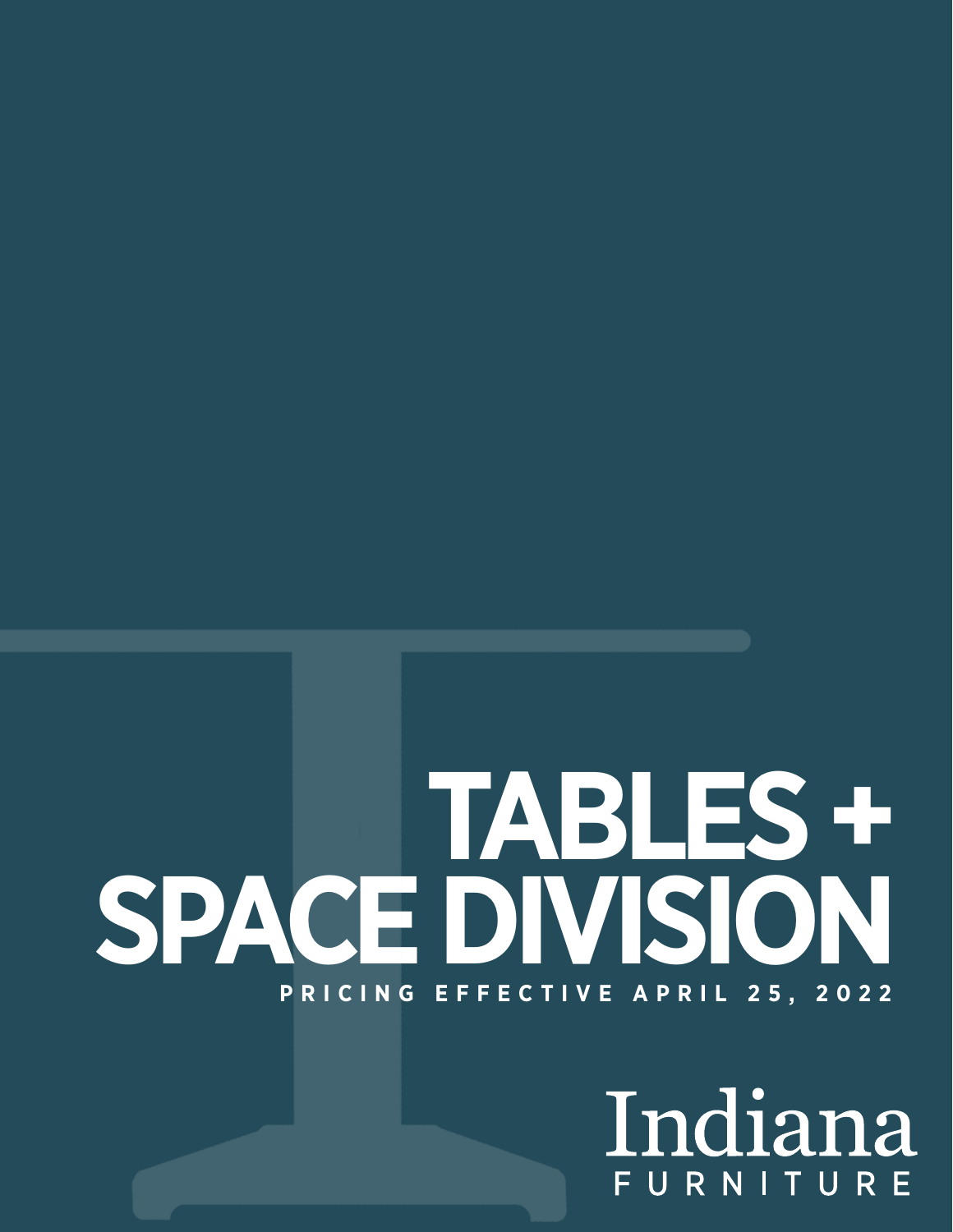Being over a century old hasn't slowed us down! Sure, we are still the reliable, ethical company that was born in southern Indiana, steeped in quality, craftsmanship, and service. But have you seen our latest introductions? We are making a splash with design and challenging the concept of modern offices. Go ahead. Take a look. You know you want to.

### **Our Pledge to People + Our Plant.**

We've been making wood furniture longer than just about anyone…and we want to be doing so for a long time to come. That's a large part of why we take a stewardship approach to our resources. We believe that environmental sustainability and business profits need not be mutually exclusive. They can and should exist side by side in a mutually beneficial relationship. And for more than a century, we've been showing how it's done.

We've proven our commitment to a sustainable future by supporting the standards and programs that protect our home planet and human health. Whether it's local sourcing, reducing contaminants, implementing wellness and safety programs, or diverting waste from landfills, social responsibility is a part of every decision we make at Indiana Furniture.

One of the surest ways to reduce our impact on the planet is to make and buy things that last. And this one's a natural for us. Our products are made with craftsmanship and attention to detail that are a part of our more than a century-long legacy in wood manufacturing. And our products are backed by our 12-year warranty, which facilitates maintenance, servicing and reassembly.

All of our product lines:

- Are manufactured and assembled in the USA,
- Meet or exceed Indoor Air quality standards\*,
- Meet or exceed BIFMA level® Sustainability standards and certification\*,
- Conform to the BIFMA Compliance standards\*,
- Comply with TSCA Title VI (CARB) standards,
- and can contribute to U.S. Green Building's LEED Program.

To learn more, simply go to www.IndianaFurniture.com/resources.



## **Ease of Specification**

Whether you're looking to specify your office spaces or simply to visualize them in the options and surface materials you are desiring, we make it easy. You can find the entire Indiana Furniture portfolio on the following third-party, space-planning platforms.



data systems



collaborator





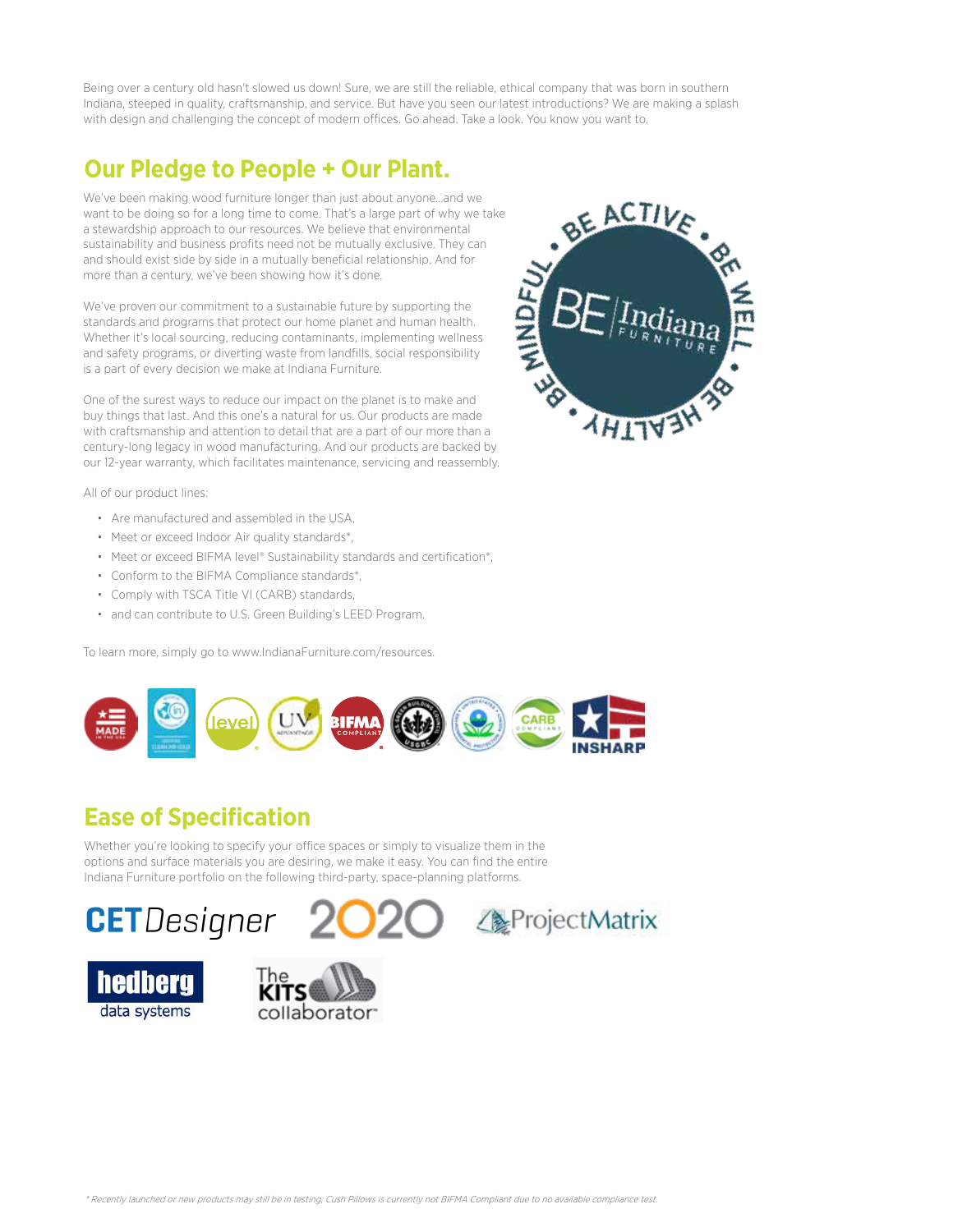

## **MEETING + COLLABORATIVE TABLES (NAT SERIES) NATTA** SIN 33721

Natta offers an agile solution for a variety of community spaces and meeting applications. With its simplicity of form, it can achieve a subtle effect and still provide an excellent solution for any meeting and breakout environment.

#### **CONSTRUCTION**

Natta Tables feature a wood base with HPL top.

#### TOPS

- High Pressure Laminate (HPL) tops are 3-ply balanced construction, 11/2" thick with 1 mm PVC edge band and vertical square edge profile
- Grain direction runs left to right unless otherwise noted **CHASSIS**
- All frames are made of solid European Beech with doubledoweled or mortised and tenoned joints
- Units are equipped with heavy-duty, adjustable glides to ensure proper leveling and compensation for uneven floors
- All table units ship fully assembled with tops installed

#### **HOW TO ORDER EXAMPLE**

| Model No. | <b>Description</b> | Example    |  |
|-----------|--------------------|------------|--|
| NAT-1     | Top Color          | <b>SBP</b> |  |
|           | Leg Finish         | SBP        |  |

#### **HPL (P) LAMINATE OPTIONS ON TOPS**

#### **WOODGRAIN**

| AS         | Asian Night          | <b>PNW</b> | Pinnacle Walnut     |
|------------|----------------------|------------|---------------------|
| <b>BW</b>  | Beigewood            | <b>SCH</b> | Select Cherry       |
| CO         | Columbian Walnut     | <b>SKC</b> | Shaker Cherry       |
| FF         | Espresso             | <b>SBP</b> | Smoky Brown Pear    |
| GC         | Golden Cherry        | TK         | Studio Teak         |
| <b>HVM</b> | <b>Harvest Maple</b> | <b>SM</b>  | Sugar Maple         |
| <b>MW</b>  | Mahogany Walnut      | WTA        | Weathered Ash       |
| ORW        | Oak Riftwood         | WC         | Williamsburg Cherry |

WH Designer White

#### **TABLE EDGE PROFILE**



#### **WOOD FINISHES AVAILABLE ON BASE/LEGS**

Indiana Furniture uses a multi-step, hand finishing process on all exposed wood frames.

Tables feature a catalyzed varnish finish which offers durability, lasting beauty, and resistance to normal wear.

| <b>AW</b> | Artisan Walnut          | <b>MW</b>  | Mahogany Walnut     |
|-----------|-------------------------|------------|---------------------|
| AS        | Asian Night             | МO         | Medium Oak*         |
| <b>BW</b> | Beigewood*              | ORW        | Oak Riftwood*       |
| BL        | <b>Black</b>            | <b>PNW</b> | Pinnacle Walnut     |
| CO.       | Columbian Walnut        | <b>SCH</b> | Select Cherry       |
| DC        | Dark Cherry             | <b>SKC</b> | Shaker Cherry       |
|           | DFW Dark Forest Walnut* | <b>SBP</b> | Smoky Brown Pear*   |
| <b>WH</b> | Designer White          | TK         | Studio Teak         |
| EF.       | Espresso                | <b>SM</b>  | Sugar Maple         |
| FO.       | Fawn Oak*               | <b>SW</b>  | Sunglow Walnut      |
| GC        | Golden Cherry           | TT         | Tavern Teak*        |
|           | HVM Harvest Maple*      | WTA        | Weathered Ash*      |
| <b>HW</b> | Harvest Walnut          | <b>WC</b>  | Williamsburg Cherry |
| LW        | Legacy Walnut           |            |                     |

\* Finish is Low Sheen

#### **CERTIFICATIONS & COMPLIANCE**

- ETL Environmental Certification
- BIFMA level® Certified
- BIFMA Compliant Certified
- TSCA Title VI (Formerly CARB) Compliance
- US Green Building's LEED Contribution

#### **STATEMENT OF LINE**



NAT-1: 30"H Table



(See Page 138) Vertical (See Page 138) NAT-2: 42"H Table



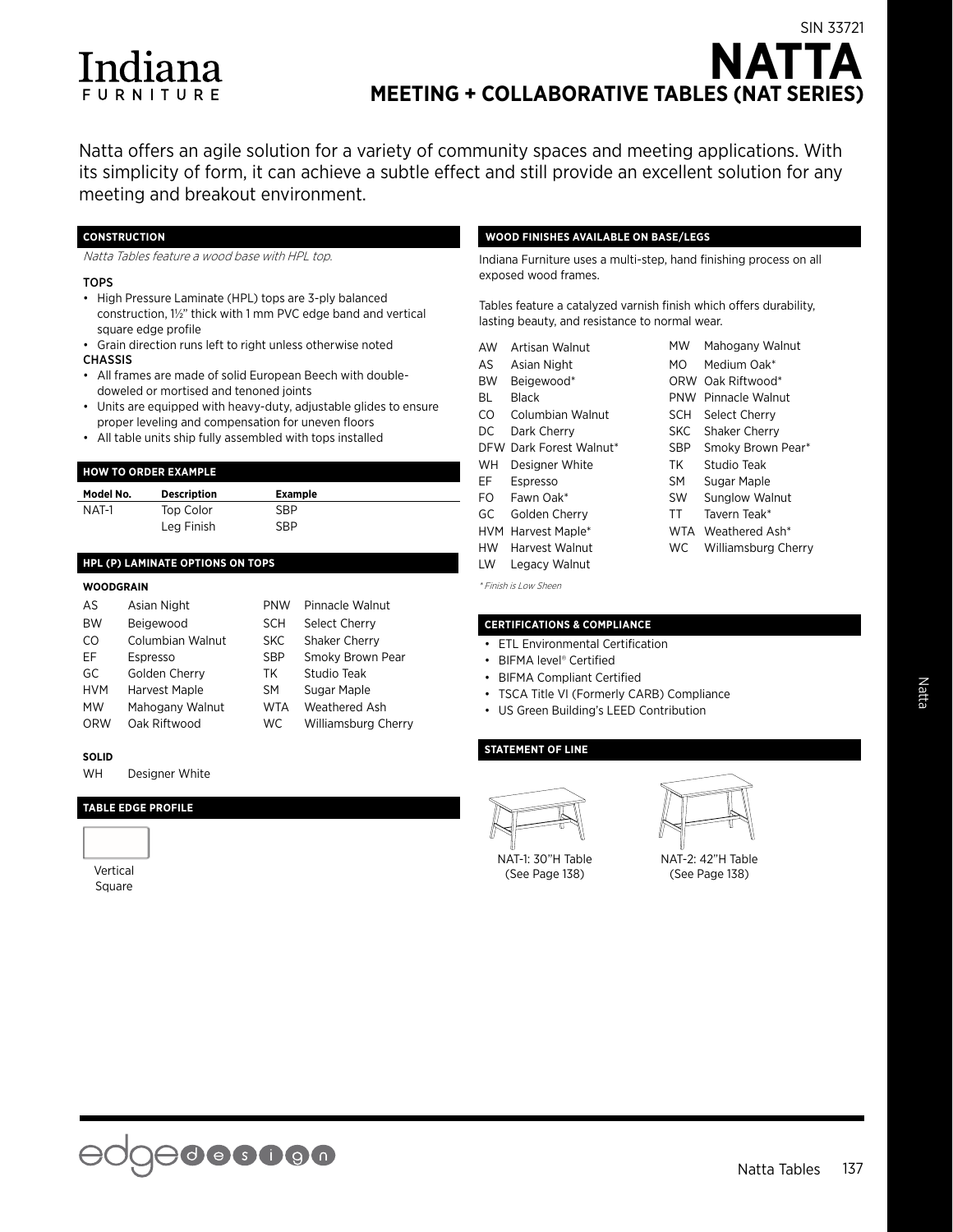

## **NATTA** SIN 33721

### **MEETING + COLLABORATIVE TABLES (NAT SERIES)**

| Item                                                                | Model No.                                                                                              | W               | D               | н   | Ship Wt | <b>Cubic Ft</b> |    | <b>List Price</b> |
|---------------------------------------------------------------------|--------------------------------------------------------------------------------------------------------|-----------------|-----------------|-----|---------|-----------------|----|-------------------|
| <b>30"H MEETING TABLE</b>                                           | NAT-1                                                                                                  | $61\frac{1}{2}$ | $35\frac{1}{2}$ | 30½ | 106     | 43.7            | \$ | 2226              |
| Ш                                                                   | <b>Description</b><br>• Features Square Edge Profile<br>• Available with Contrasting Top and Leg Color |                 |                 |     |         |                 |    |                   |
| Must Specify (in this order):<br>Model #<br>Top Color<br>Leg Finish |                                                                                                        |                 |                 |     |         |                 |    |                   |

| 42"H<br><b>TABLE</b><br><b>MEETING</b> | $\mathbf{1}$ | $\sim$ $-$<br>ັບ<br>___ | $\overline{a}$<br>--<br>__ | . .<br>⇁ | 11 F<br>ن ا ا<br>___ | 64.U | ヘフロフ<br>ັ |  |
|----------------------------------------|--------------|-------------------------|----------------------------|----------|----------------------|------|-----------|--|
|                                        |              |                         |                            |          |                      |      |           |  |



#### **Description**

• Features Square Edge Profile

• Available in Contrasting Top and Leg Color

Must Specify (in this order):

Model # Top Color Leg Finish

For ordering options, see overview at the beginning of this section.

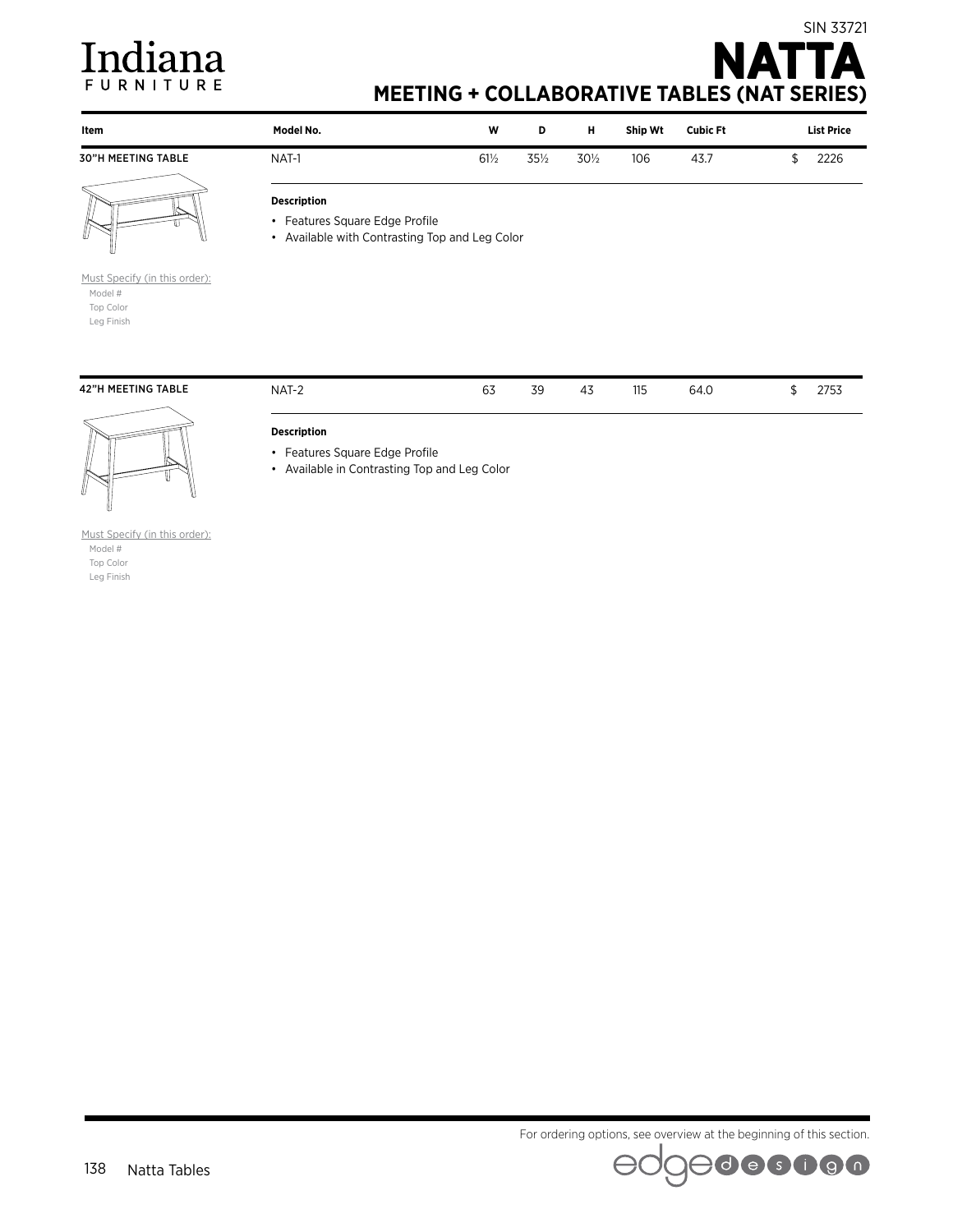## Indiana URNITURE

#### **ORDERING INFORMATION**

All orders should be emailed to neworders@indianafurniture.com.

Orders can be faxed to 812-482-9035 or mailed to: Indiana Furniture

P.O. Box 270 1224 Mill Street Jasper, IN 47547-0270

#### **ORDER PROCEDURE**

All orders must include purchase order number, billing address, ship-to address and phone number, and any special instructions.

When ordering casegoods or tables, give complete quantity, model number, finish and any other options.

When ordering seating, give complete quantity, model number, finish, fabric and any other options.

Within each series, an example of "How to Order" is illustrated at the beginning of each series section. For further clarification of order procedure, contact Customer Service.

#### **PRICING**

All prices shown are suggested retail prices F.O.B. Point of Origin, freight prepaid and allowed to one continental US destination. Prices, specifications and materials are subject to change without notice. Possession and/or distribution of this price list does not in itself constitute an offer to sell. Orders can be received only from authorized Indiana Furniture dealers. Orders will be billed at prices prevailing at time of shipment, unless acknowledged prior to the effective date of the price change, in which case billing will be at the price acknowledged.

#### **ACKNOWLEDGMENT**

All orders will be acknowledged promptly, showing how the order was entered, its approximate shipping date and other pertinent information. This acknowledgment is the final agreement between the customer and Indiana Furniture and is the exclusive statement of the terms thereof. Please examine this acknowledgment carefully and advise Indiana Furniture immediately of any discrepancies.

#### **BUYER'S OBLIGATION: RIGHTS OF SELLER**

If Indiana Furniture shall at any time doubt Buyer's financial responsibility, Indiana Furniture may decline to make shipments hereunder except upon receipt of cash payment in advance or security or other proof of responsibility satisfactory to Indiana Furniture. If buyer fails in any way to fulfill the terms and conditions set forth herein, Indiana Furniture may defer shipments until such default is corrected. Remedies provided herein shall be in addition to, and not in lieu of other remedies. Buyer agrees to abide by payment terms as listed on invoice. Buyer shall pay all reasonable costs and expenses, including attorney and collection fees, and late fees, incurred by Seller in connection with any amounts due for goods ordered.

#### **CANCELLATIONS AND CHANGES**

Due to immediate production on build-to-order items, all orders are considered firm and are not subject to cancellation or change without approval from Indiana Furniture. All approved changes are subject to additional charges and revised lead times.

#### **PRODUCT DESIGN AND SPECIFICATION CHANGES**

Indiana Furniture reserves the right to make changes in design and construction or discontinue products without prior notice.

#### **REPAIR CHARGES**

Indiana Furniture will only pay repair charges if Customer Service gives prior written authorization. No repair charge will be paid without advance approval at which time you will be issued a repair authorization number that will allow you to invoice Indiana Furniture for the completed work.

#### **WAREHOUSE STORAGE CHARGES**

If a shipment is held beyond 14 calendar days at your request, a .067% per calendar day (2% per month) storage charge will be assessed. The effective date will be 14 calendar days after the acknowledged ship date. Further, the prices applied to the order will be those in effect at the time of shipment.

#### **DAMAGED MERCHANDISE**

The consignee is responsible for filing claims with the carrier for damage and shortages. Claims for both obvious and concealed damage must be filed within 15 calendar days, and the damaged merchandise must not have been moved from the original receiving location. All damaged merchandise, including the cartons and packing materials, must be retained for inspection by either the carrier or by an Indiana Furniture Sales Representative. Indiana Furniture reserves the right to select the most cost effective way to repair or replace the damaged item. Once you have notified the carrier, please contact Customer Service for further assistance.

## **GENERAL INFORMATION + CONDITIONS OF SALE**

**IORDERING INFORMATION CONSECTED ACCESS Obvious Damage/Missing Cartons**  $-$  Do not refuse merchandise damaged in **Wt** transit. Indiana Furniture recommends the consignee inspect all merchandise upon arrival. If a shipment is received damaged or short, note all information on carrier's copy and your copy of freight bill and delivery receipt. Notify the delivering carrier and file a claim immediately. Pending the results of your claim, either Indiana Furniture or the carrier will cover 100% of the cost to repair or replace the damaged or missing item.

> **Concealed Damage** — If concealed damage is discovered, notify the delivering carrier at once and request an inspection. This must be done within 15 calendar days of delivery. If the carrier will not perform the inspection, you should prepare an affidavit that you contacted them, noting the time and date, and that they failed to comply with your request. This, along with the other papers in your possession, will support the claim. Pending the results of your claim, the cost to repair or replace the item will be covered 1/3 by the carrier and 3/3 by Indiana Furniture for shipments less than a full truckload and 100% by Indiana Furniture for shipments of full truck loads.

#### **RETURN MERCHANDISE**

Merchandise will not be accepted for return without a RGA (Return Goods Authorization) issued by Indiana Furniture. We will consider issuing RGA's for the following reasons:

- 1. Manufacturing defect (inspected by Indiana Furniture representative)
- 2. Indiana Furniture order processing error
- 3. Shipping error
- 4. Mis-marked cartons
- 5. Duplicated shipments

If you have any questions as to whether your reason for return qualifies for consideration, please contact your Customer Service Representative. Merchandise must be returned within 60 days of the RGA issued date, or within 60 days upon receipt of replacement product to receive credit. Returns due to mis-marked cartons must also be returned in the original cartoning, with shipping labels intact, to receive credit.

All merchandise being returned must be properly packed and protected to ensure no further damage is incurred during transportation back to an Indiana Furniture facility. Upon receipt, all returned merchandise will be thoroughly inspected and the results compared to the reason for return stated on the RGA. Any discrepancies, such as additional damage, signs of usage, missing parts, etc., will result in an adjustment to the amount of credit issued.

#### **DELIVERY AND FREIGHT CHARGES**

All shipments are F.O.B. Point of Origin, Jasper, IN, freight prepaid and allowed dock to dock on 53' trailer. Ownership and responsibility of the merchandise becomes that of the buyer upon delivery to the freight company. Shipments into Alaska, Hawaii, Canada, Mexico, Puerto Rico and other exports are freight prepaid and allowed to port of exit.

Indiana Furniture reserves the right to select the most appropriate carrier and routing on all shipments. Indiana Furniture will attempt to accommodate requests for favored carriers and delivery times. Deliveries requested Monday through Thursday, after 3pm, will be assessed a \$300 per truck after hours fee. Deliveries requested after 3pm on Friday or on weekends, will be assessed a \$600 per truck weekend delivery fee.

Inside delivery and installation services are not included in the pricing shown. Any deviation from dock-to-dock delivery, such as but not limited to, non-dock, residential, or inside delivery must be specified on the order. Should these services be requested or required, all charges incurred will be charged to the "Sold To" of the order.

Shipments totaling less than \$3000 (net value, product only) will be assessed a small order fee of \$300 net per shipment. This fee will be reduced for items shipped via small package carriers. For order shipments of \$100 or less, shipped by small package carrier, the fee is \$18. For order shipments over \$100, shipped by small package carrier, the fee is \$40.

#### **BIFMA AND ANSI TESTING**

Indiana Furniture is a member of the Business and Institutional Furniture Manufacturer's Association (BIFMA). Tests developed by the BIFMA and approved by the American National Standards Institute (ANSI) determine the strength and durability of casegoods and seating in its everyday use. Although this testing does not serve as a warranty or guarantee, Indiana Furniture products within this price list have been tested by an independent verifying body and meet or exceed applicable BIFMA and ANSI standards.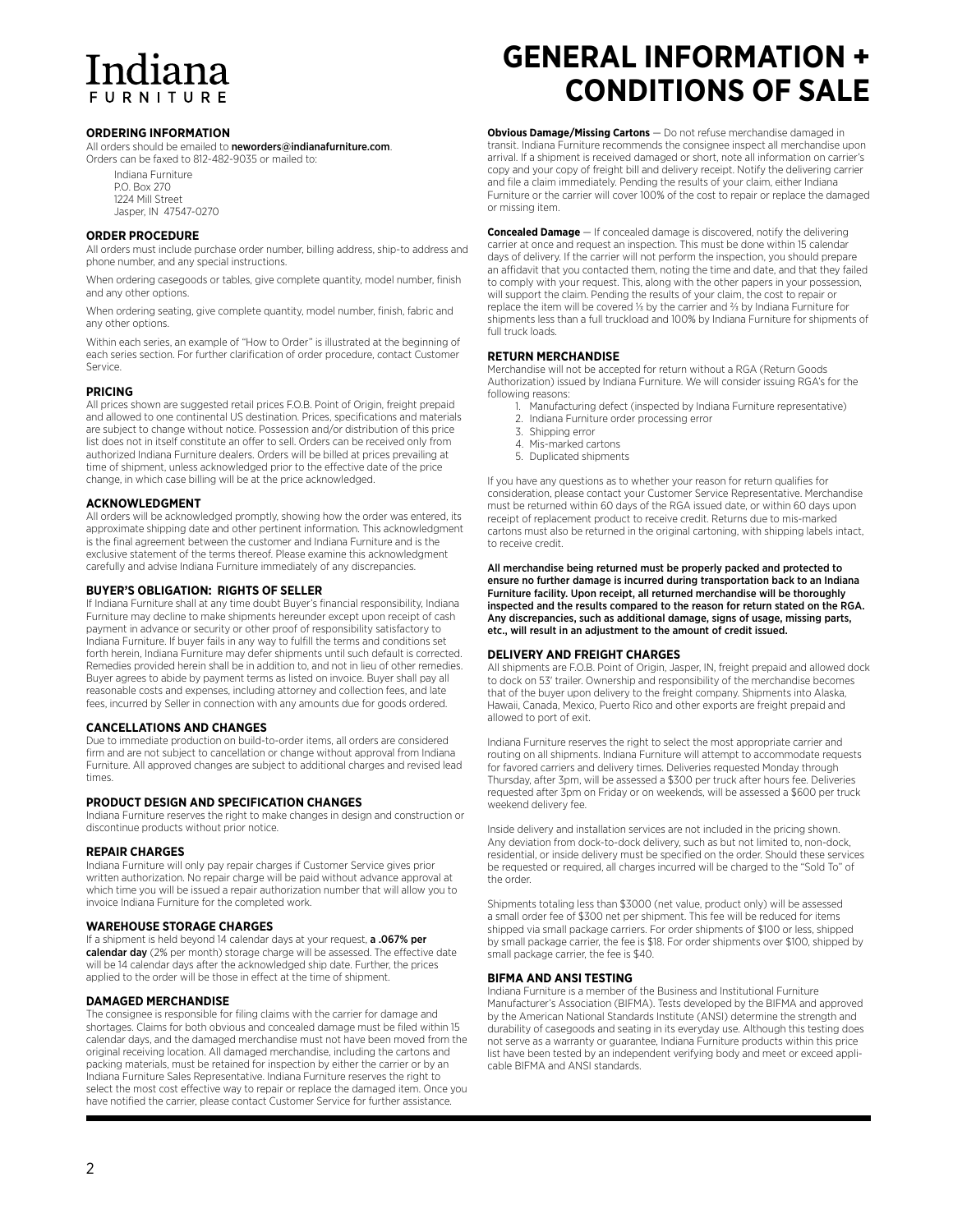## Indiana

## **Warranty**

Subject to the limitations set forth in this warranty, Indiana Furniture Industries, Inc. ("**Indiana Furniture**") warrants to **Cubic Ft List Price** Subject to the limitations set forth in this warranty, Indiana Furniture Industries, Inc. ("**Indiana Furniture**") warrants to the original purchaser all product in this price list ("**Product**") to be free from defects in material and workmanship given normal use for a 12-year period from the date of manufacture. During the applicable warranty period, Indiana Furniture, as its sole obligation, will repair or replace (in Indiana Furniture's sole discretion) any Product, part, or component covered by this warranty and sold after April 25, 2022, which fails under normal use as a result of a defect in material or workmanship. Normal use is defined as the equivalent of a single shift, 40-hour work week. Indiana Furniture will repair or replace the defective Product, part, or component with a comparable Product, part, or component.

#### **Warranty periods are limited** for certain Products and parts as follows:

**12-year Warranty** (from the date of manufacture)

- Seating Mechanisms
- Veneers
- **Laminates**
- Casters and Glides

#### **7-year Warranty** (from the date of shipment)

- Pneumatic Table Lift
- Electric Table Lift

#### **5-year Warranty** (from the date of manufacture)

- Triple Play Series
- Electrical Components
- Pneumatic Cylinders
- Textiles, Foam, and Decorative Trim
- Swivel Arm Pads
- Keyboard Kits
- Lighting
- All Height Adjustable Mechanisms

**3-year Warranty** (from date of shipment)

- Dock 950 Wireless Charger
- Dock 150 Wireless and USB Charger

#### **THIS WARRANTY DOES NOT COVER:**

- Damage caused by a carrier or third party
- Normal or routine wear and tear
- Appearance, durability, quality, behavior, colorfastness, or any other attribute of customer's own materials or any non-standard Indiana Furniture material (including CF Stinson, Maharam, Momentum, Mayer, UltraFabrics, Architex, and other alliance programs) specified by the customer and applied to a Product
- Color, grain or texture of wood, laminate and other covering materials
- Changes in wood or fabric color due to aging or exposure to light

As the manufacturer of the Product, Indiana Furniture stands behind its craftsmanship and pledges to do everything it can to reasonably resolve, as quickly as possible, any problems you may have with the Product within the terms and conditions of this warranty.

If you encounter a defect covered by the foregoing warranty, contact the dealer from whom you purchased the Product. If the dealer is unable to resolve your warranty issues, you should contact Indiana Furniture. Please ensure that you have all of the pertinent facts when contacting the dealer or Indiana Furniture, including the model number and factory order number from the inspection label attached to the Product.

INDIANA FURNITURE IS NOT PROVIDING, AND SPECIFICALLY DISCLAIMS, ANY OTHER WARRANTIES FOR THE PRODUCTS, EXPRESS OR IMPLIED, INCLUDING ANY IMPLIED WARRANTY OF MERCHANTABILITY OR FITNESS FOR A PARTICULAR PURPOSE. INDIANA FURNITURE SHALL NOT BE LIABLE TO THE PURCHASER OR ANY THIRD PARTY FOR CONSEQUENTIAL, INCIDENTAL, INDIRECT, OR SPECIAL DAMAGES, INCLUDING, WITHOUT LIMITATION, DAMAGES ARISING OUT OF OR RESULTING IN ANY MALFUNCTIONS, DELAYS, LOSS OF PROFIT, INTERRUPTION OF BUSINESS, PERSONAL INJURY, BODILY INJURY, DEATH, DISMEMBERMENT, OR PROPERTY DAMAGE.

Indiana Furniture Industries, Inc. Attn: Customer Service 1224 Mill Street, P.O. Box 270 Jasper, Indiana 47547-0270 800.422.5727 Fax 812.482.9035 custserv@indianafurniture.com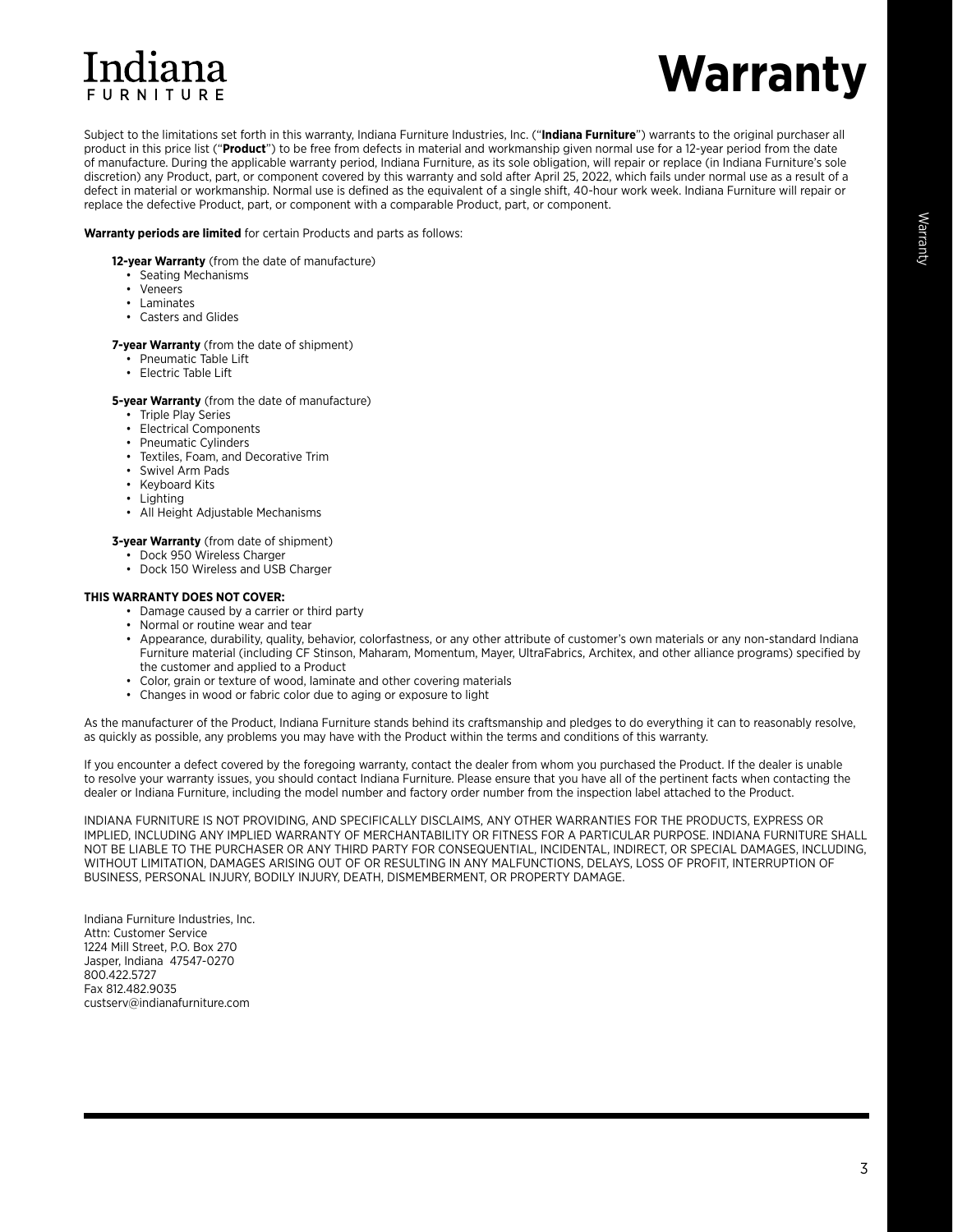## **Surface Materials**

Wood Finishes and Woodgrain, Solid, and 3D Laminates

| Beigewood (BW)<br><b>Sunglow Walnut (SW)</b><br>Fawn Oak (FO)<br><b>Weathered Ash (WTA)</b><br><b>Sugar Maple (SM)</b><br>Oak Riftwood (ORW)<br>Veneer*, Seating*<br>TFL, HPL, Seating*<br>Veneer, TFL, HPL, Seating<br>Veneer*, TFL, HPL, Seating*<br>Veneer, Seating<br>Veneer*, TFL, HPL, Seating*                               |  |
|-------------------------------------------------------------------------------------------------------------------------------------------------------------------------------------------------------------------------------------------------------------------------------------------------------------------------------------|--|
|                                                                                                                                                                                                                                                                                                                                     |  |
|                                                                                                                                                                                                                                                                                                                                     |  |
| <b>Asian Night (AS)</b><br><b>Studio Teak (TK)</b><br><b>Pinnacle Walnut (PNW)</b><br><b>Tavern Teak (TT)</b><br><b>Smoky Brown Pear (SBP)</b><br><b>Harvest Maple (HVM)</b><br>Veneer, TFL, HPL, Seating<br>TFL, HPL, Seating<br>TFL, HPL, Seating<br>Veneer, Seating*<br>Veneer, TFL, HPL, Seating*<br>Veneer, TFL, HPL, Seating* |  |
|                                                                                                                                                                                                                                                                                                                                     |  |
| Medium Oak (MO)<br><b>Golden Cherry (GC)</b><br>Legacy Walnut (LW)<br><b>Shaker Cherry (SKC)</b><br><b>Select Cherry (SCH)</b><br><b>Artisan Walnut (AW)</b><br>Veneer*, Seating*<br>Veneer, TFL, HPL, Seating<br>Veneer, Seating<br>Veneer, TFL, HPL, Seating<br>Veneer, TFL, HPL, Seating<br>Veneer, Seating                      |  |
|                                                                                                                                                                                                                                                                                                                                     |  |
| Dark Cherry (DC)<br><b>Mahogany Walnut (MW)</b><br><b>Columbian Walnut (CO)</b><br>Dark Forest Walnut (DFW)<br><b>Harvest Walnut (HW)</b><br><b>Williamsburg Cherry (WC)</b><br>Veneer, Seating<br>Veneer, TFL, HPL, Seating<br>Veneer, TFL, HPL, Seating<br>Veneer, Seating*<br>Veneer, TFL, HPL, Seating<br>Veneer, Seating       |  |
|                                                                                                                                                                                                                                                                                                                                     |  |
| Espresso (EW/EF)<br><b>Designer White (WH)</b><br><b>Fashion Grey (FHG)</b><br>Slate Grey (SG)<br><b>White Sand (WHS)</b><br><b>Pepperdust (PPD)</b><br>Veneer, TFL, HPL, Seating<br>TFL, HPL<br>TFL, HPL, Seating<br>TFL, HPL<br>TFL, HPL<br>TFL, HPL                                                                              |  |
|                                                                                                                                                                                                                                                                                                                                     |  |
| <b>Black (BL)</b><br><b>Pewter Mesh (PTM)</b><br><b>Steel Mesh (STM)</b><br>Matte White (WH3)<br>Concrete (CR3)<br>Matte Black (BL3)<br>TFL, HPL, Seating<br>HPL (training tables only)<br>HPL (training tables only)<br>3D Laminate (Iconic Only)<br>3D Laminate (Iconic Only)<br>3D Laminate (Iconic Only)                        |  |
|                                                                                                                                                                                                                                                                                                                                     |  |
| <b>Enamel (ENL)</b><br><b>Blush (BSH)</b><br>First Kiss (FK)<br>Surfin USA (SUS)<br><b>Summer Vacation (SV)</b><br>HPL Accent (Iconic Only)<br>HPL Accent (Iconic Only)<br>HPL Accent (Iconic Only)<br>HPL Accent (Iconic Only)<br>HPL Accent (Iconic Only)                                                                         |  |

\* Finish is Low Sheen

Frosted & High Gloss Acrylics



**Oyster White (OYST)**

**Sugar Cookie (SUGC) Aluminum (ALUM) Chrome (CHRM) Mist (MIST) Black (BLK) / Noir (NOIR)**

Colors represented are high-resolution reproductions and may vary slightly from the actual product. To order samples, please contact our Customer Service team or order online at www.indianafurniture.com. Graining and finish colors may vary, yet will continue to complement, across Veneer, HPL, TFL, and Seating products due to the inherent differences of these materials.